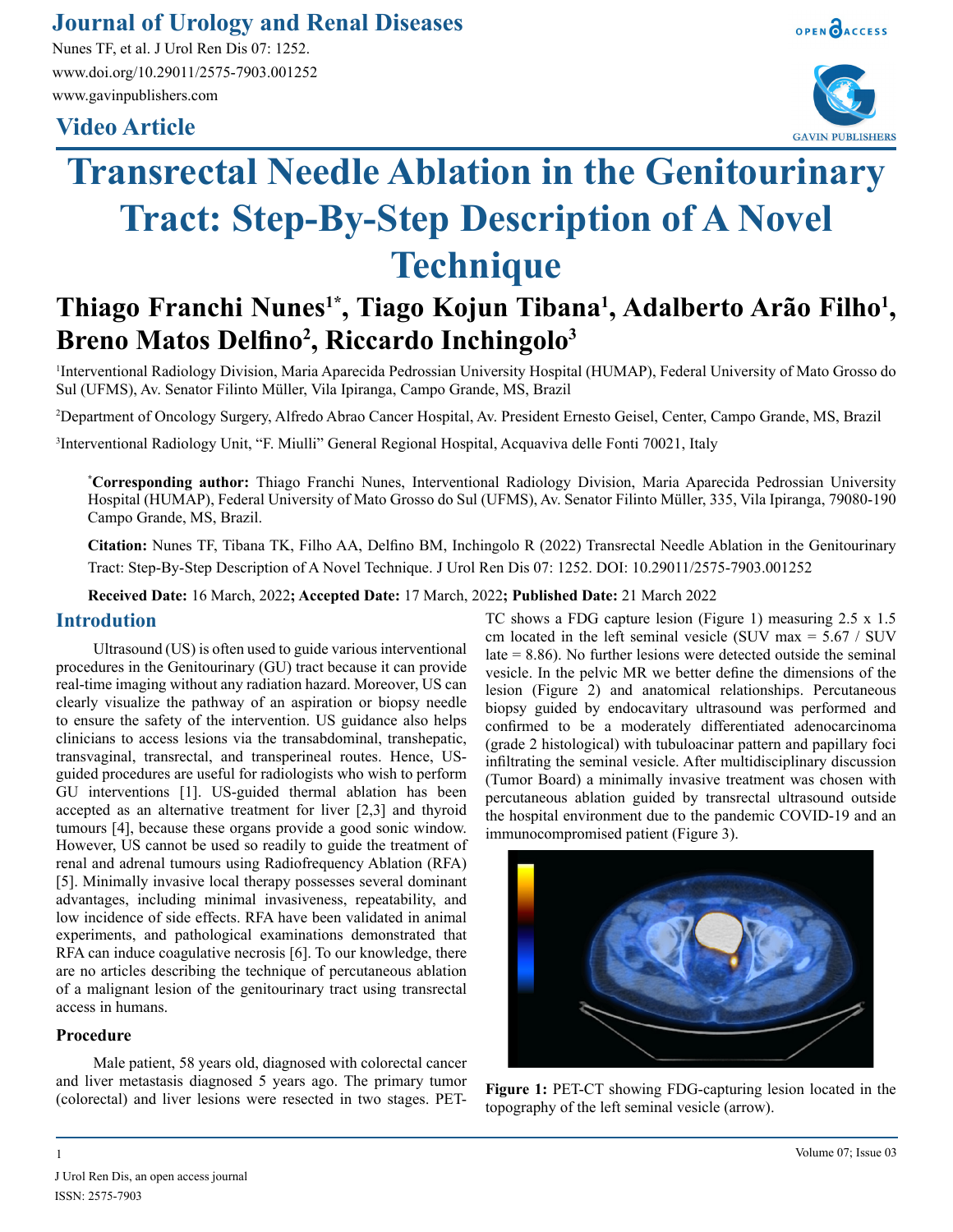**Citation:** Nunes TF, Tibana TK, Filho AA, Delfino BM, Inchingolo R (2022) Transrectal Needle Ablation in the Genitourinary Tract: Step-By-Step Description of A Novel Technique. J Urol Ren Dis 07: 1252. DOI: 10.29011/2575-7903.001252



**Figure 2:** MR imaging of the pelvis, axial T2, demonstrating the lesion's morphological characteristics (arrow) and anatomical relationship with the bladder triangle.



**Figure 3:** Ablation procedure guided by endocavitary ultrasound showing the needle (red arrow) and the position on the side of the lesion (yellow arrow).

The procedure was performed under sedation and guided by transrectal ultrasound (Siemens Acuson S2000 ultrasound, Eindhoven, Netherlands), with Wide Bandwidth endovaginal transducer (4-9 MHz). Patient in left lateral decubitus position and guided by endocavitary ultrasound, the procedure was planned with identification of the lesion in the left seminal vesicle, as well as its anatomical relationships, mainly with ipsilateral distal ureter, prostate and bladder floor. We chose not to perform hydrodissection or perilesional infiltration with 5% glycated serum due to the favorable anatomy of the endocavitary approach. Percutaneous ablation was then performed using a 35 cm x 16G V-Tip needle (VCTM; http://www.rfa.co.kr/en, RF Medical Co., Ltd. Seoul, Korea). The RF energy was generated by a M-3004 RF generator (RF Medical). The ablation was used with an active needle tip set to 1 cm with 10-second shots and the following parameters (Figure 4). The manual program with a power of 70W was used. The total time using the RF was 3 minutes and 3 seconds,

with a total accumulated power (Watts per second) of 11172 at the end of the procedure. The average initial impedance was 80  $\Omega$  (Ohms). The temperature of the device was below 10 degrees throughout all the procedure. Medical discharge was given after 2 hours of procedure with the patient in good general condition and without complications. PET with 30 days shows no more evidence of anomalous FDG uptake in the tumor area in the left seminal vesicle demonstrating complete response (Figures 5,6).



**Figure 4:** RFA device and its parameters during the ablation procedure.



**Figure 5:** PET-CT control after 30 days showing absence of capture of the FDG previously located in the topography of the left seminal vesicle (arrow).



**Figure 6:** Anatomopathological analysis confirmed to be a moderately differentiated adenocarcinoma with tubuloacinar